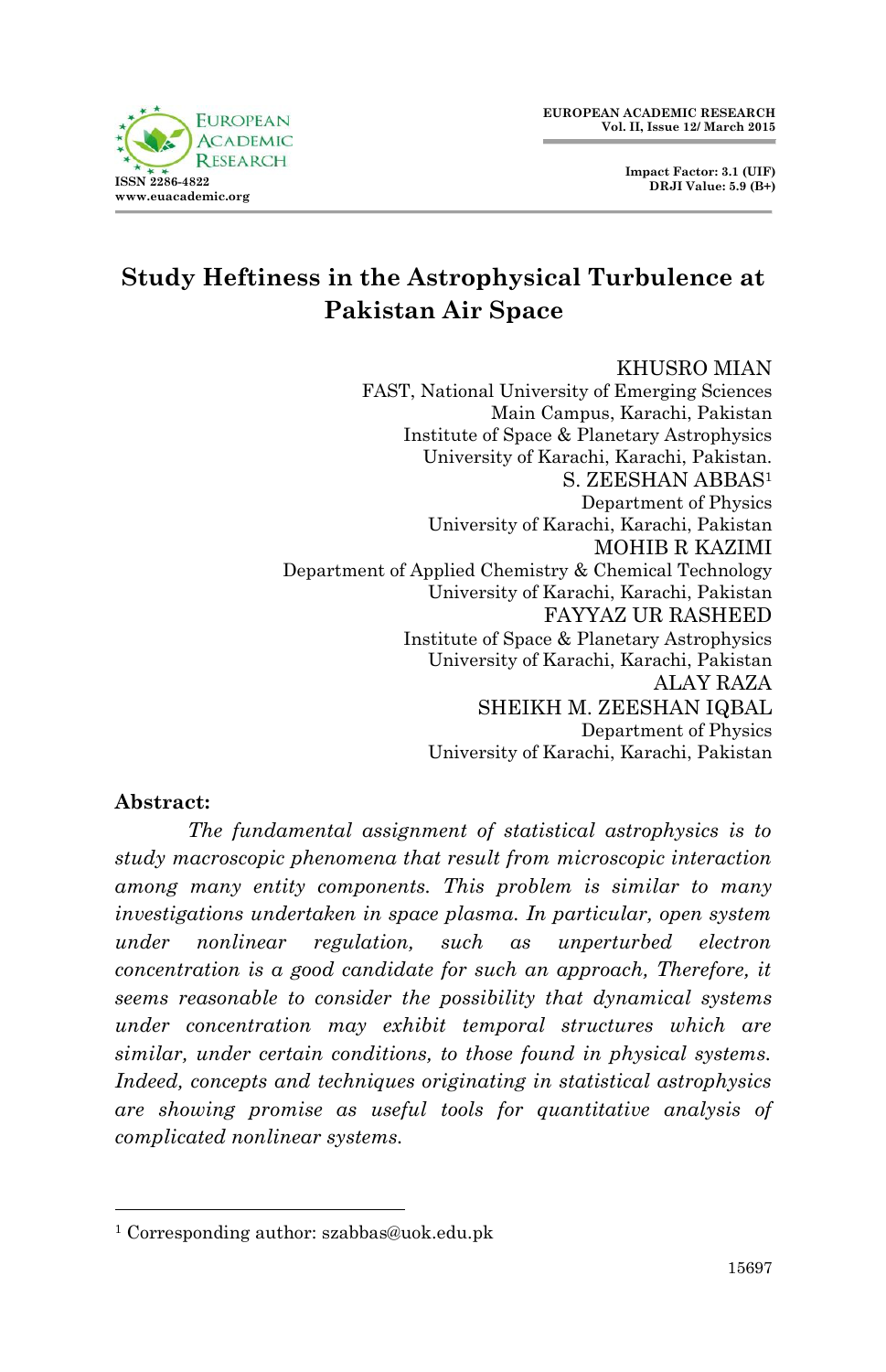*In this communication we study the Robustness in the ionospheric turbulence: a case study at Pakistan ionospheric region. Robust method is powerful tool to increase accuracy and reliability of statistical modeling and data analysis. Using Robust / Resistant Estimates location can be obtained by making average less sensitive to outliers. Trimmed mean*  $x$  *and variance*  $\sigma^2$  *calculations are discussed of ionospheric turbulence data. The information attained from these analyses to vary possible parameters and variables in the physical system to realize an optimal performance.* 

**Key words:** Robust, Resistant, Turbulence, Ionospheric, Outliers, Trimmed.

### **Introduction**

The pulse sounding technique of Breit and Tuve (1925) is still a basic tool of ionospheric research. A sounder is a type of radar which is capable of obtaining echoes from the ionosphere over a wide range of operating frequencies. In the E and F regions, the collisions are sufficiently infrequent that for many purposes such as ionosonde measurements of electron concentration. Its imaginary part is related to the absorption coefficient, in which the positive and negative signs apply to the ordinary and extraordinary mode, respectively; the angular frequency of the radio wave; and the real part of the refractive index derived from the Appleton Hartree. The absorption of radio waves has been used as a means of investigating the ionosphere.

Atmospheric variables such as parcel velocity, virtual height, critical frequency plasma concentration, plasma frequency of F2 layer of ionosphere, also their perturbation quantities of there parameters. Show both chronological and spatial fluctuation on the other hand, in general considerable mode of uniqueness is there between our comments of these quantities. Take either at the same location like Pakistan regions alienated by short chronological section; or at the same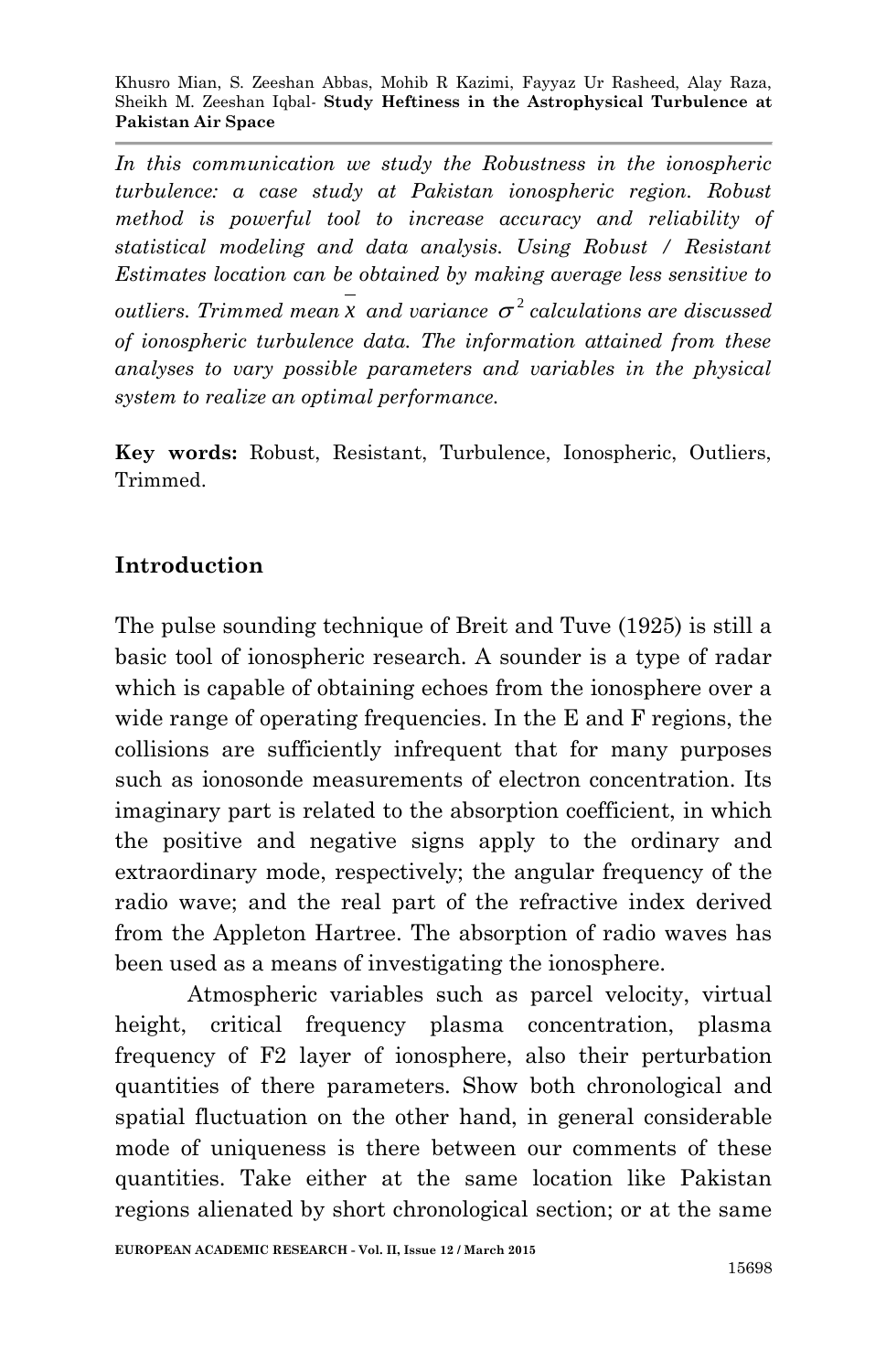time dissimilar site [1]. In arrange to portray such variables in a sensible way, it is necessary to think probabilistic approach that permit for both variability reliance [2,3]. Such approaches are helpful for characterizing atmosphere processes such as quantifying the plasma turbulence for ionspheric F2-layer at Pakistan air space (PAS) in term of complete parameters. Also it is essential to make result about atmosphere F2-layer ionosphere plasma.

We present some probabilistic approaches that establish claim in atmosphere science the plasma turbulence for ionospheric Es-layer at Pakistan air space. To inferences about these reliant atmosphere comments, the probability theory stochastic processes will be careful. Quantify the plasma turbulence for ionospheric data F2-layer at Pakistan air space we perform EDA that is now being incorporated into formal statistical theory. It will provide a comprehensive characterization of underlying system in the form of mathematical models. The information attained from such analysis can be further employed to very possible parameters and variable in the system to achieve an optimal performance. One such statistical approach is well within the feasibility and approach of the available computational software that rely on graphical techniques such as histogram, probability plot, P-P plot, and Q-Q plot [4-9].

#### **Analysis Data:**

(a) Regarding the quantify the plasma turbulence for ionospheric F2-layer at Pakistan and the conforming histogram we mention to Figure. 1. The design means the likelihood of apiece worth of the plasma turbulence.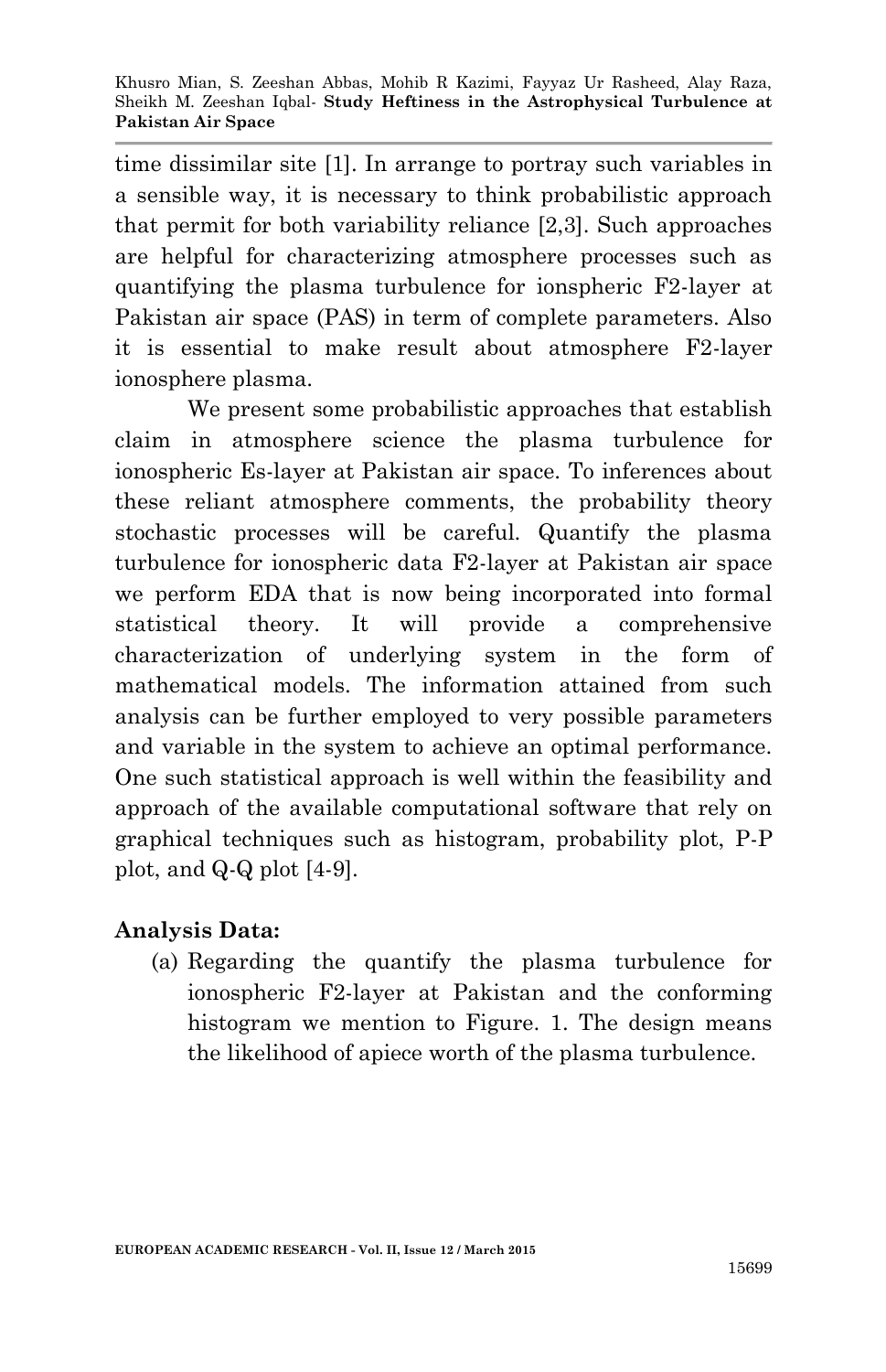

**Fig. 1: Histogram of numerous numbers of comments of plasma turbulence.**

(b) The part beneath the flat line section at a specific plasma turbulence signifies the likelihood of apiece worth of the plasma turbulence. Figure 2 represents the Normal distribution for plasma turbulence for the overhead thought retro.



**Fig.2: Gaussian Function for plasma turbulence at ionospheric F2 layer** 

- (c) For Gaussian data, the example nasty and alteration are the unbiased estimators of location of the Gaussian distribution. Greatest bodily information circles are not Gaussian distributed smooth after alteration, since the supposition of Gaussian distribution is a exact romanticism that is not ever encountered precisely in repetition since big data groups unavoidably cover outliers [10].
- (d) Anderson-Darling Normality Test

Robust estimates for site can be got by creation the mathematics nasty less subtle to outliers. In fact it is slim a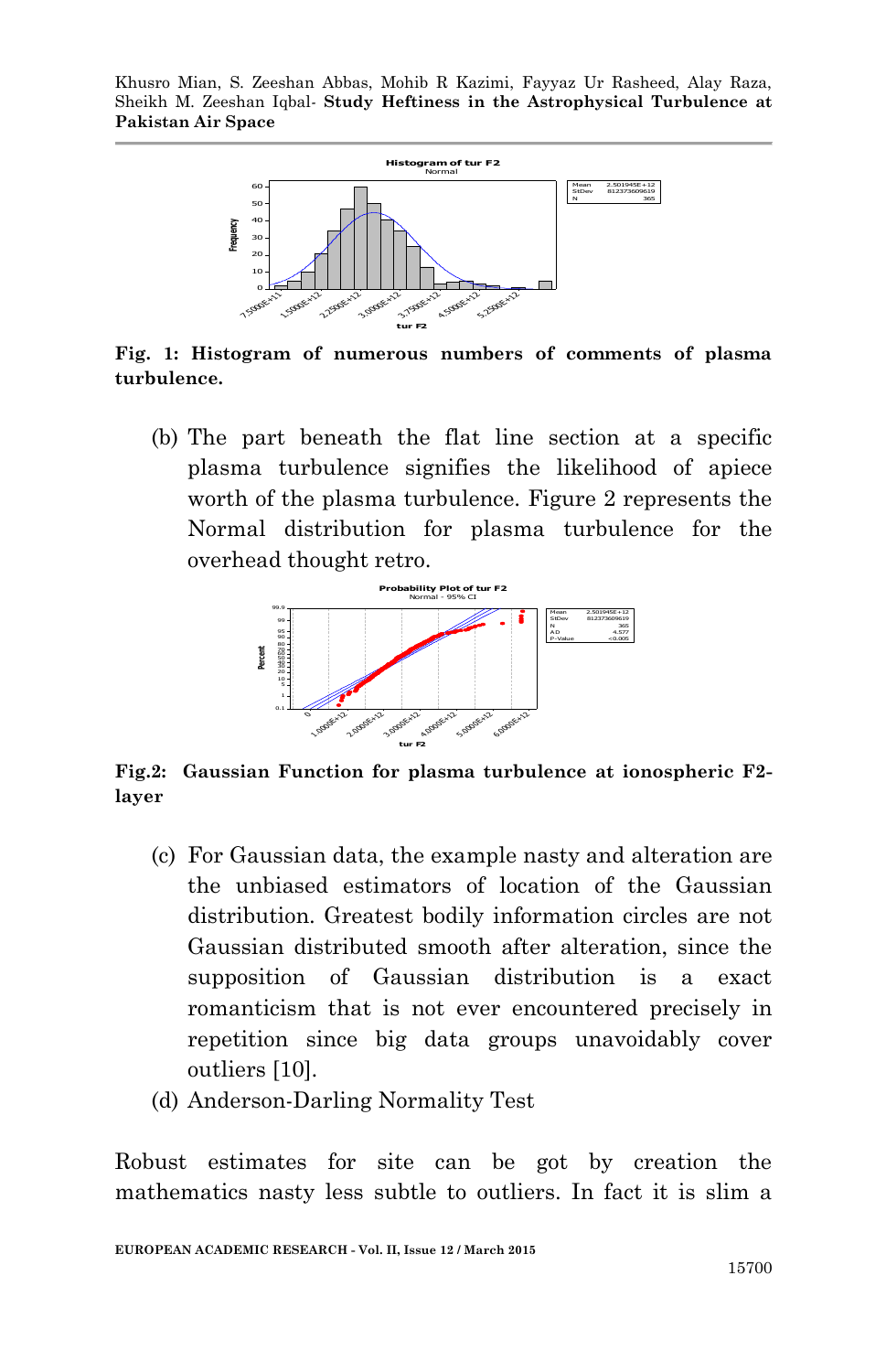amount of the information from apiece culmination of the wellordered information usual and then to calculate the nasty of the residual standards (Murphy and Richard 1985). These clipped income from a domestic of estimators that can be indexed by α, the portion of comments clipped at each end of example. Approximations that are not excessively prejudiced by a minor amount of outliers are called resilient [11-13].

| <b>Statistics</b>      | <b>Result Values</b>       |
|------------------------|----------------------------|
| Observation            | 0365                       |
| A-Squared              | 4.570                      |
| $P-Value <$            | 0.0050                     |
| Mean                   | $2.501960 \times 10^{12}$  |
| St.Dev.                | $8.126670x10^{11}$         |
| <b>Variance</b>        | $6.604270 \times 10^{23}$  |
| <b>Skewness</b>        | 1.220630                   |
| Kurtosis               | 3.067160                   |
| Median                 | 2.392760x10 <sup>12</sup>  |
| Q1                     | 1.973520x10 <sup>12</sup>  |
| Q3                     | $2.896970 \times 10^{-12}$ |
| <b>Min Observation</b> | 7.822490x10 <sup>11</sup>  |
| <b>Max Observation</b> | 5.825680x10 <sup>12</sup>  |

**Table-1; Analysis of Plasma Turbulence** 

- 95% Confidence Interval for Mean 2418313593546 2.58561x10 <sup>12</sup>
- 95% Confidence Interval for Median 2330558649780 2.49808x10 <sup>12</sup>
- 95% Confidence Interval for St. Dev 757679247089 8.76326x10 <sup>11</sup>

## **Robust Estimates for Location**

One of the simplest ways of making arithmetic mean less sensitive to outliers is to droplet "fit" a amount of the information from each end of the well-ordered data set and then to calculate mean of the residual values [14]. These clipped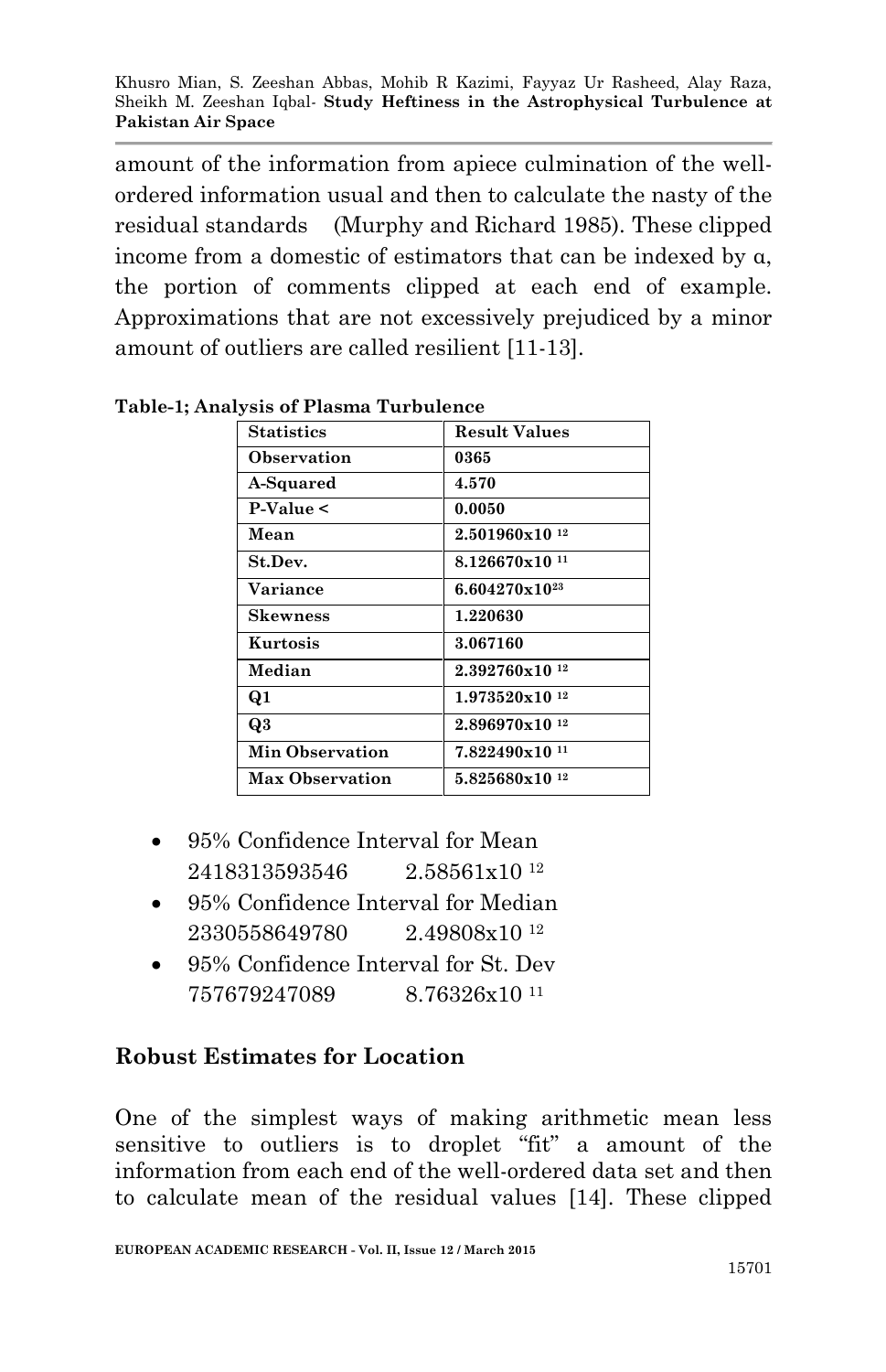means form a domestic of estimators that can be indexed by  $\alpha$ , if  $x_1 \le x_2 \le x_3 \le \dots \le x_n$  are ordered data of a random sample of size n,

$$
\overline{x} = \frac{1}{n(1-2\alpha)} \left\{ \sum_{i=k+2}^{n-k-1} x_i + (1+k-n\alpha) [x_{k+1} + x_{n-k}] \right\}, \text{if } k+2 \le n-k-1
$$

, *Otherwise*

$$
\bar{x} = \frac{1}{2} [x_{k+1} + x_{n-k}].
$$

Here k is the largest integer less than or equal to  $n^{\alpha}$  or  $0 <$  $\alpha$  < 0.50.

If  $n = 365$ ,  $\alpha = 0.050$ 

Robust Mean =  $2.45x10^{12}$ 

### **Robust Estimates of Scale**

The estimation of advanced instruction instants such as alteration includes resolution of a battle of attention, meanwhile one would similar to defend the approximations from outliers, nonetheless knows that the approximation of advanced instruction instants trusts additional deeply on data in the ends of the delivery. Therefore, a sure quantity of carefulness in consuming robust estimates of the alteration is designated. Well minor data sets, the forecaster may be well off by learning the examples actual prudently and lone neglecting obviously designates outliers [15,16].

#### **Trimmed Variance**

The thoughts Gaussian clipped means can also be practical to the approximation of the alteration. The clipped alteration is distinct as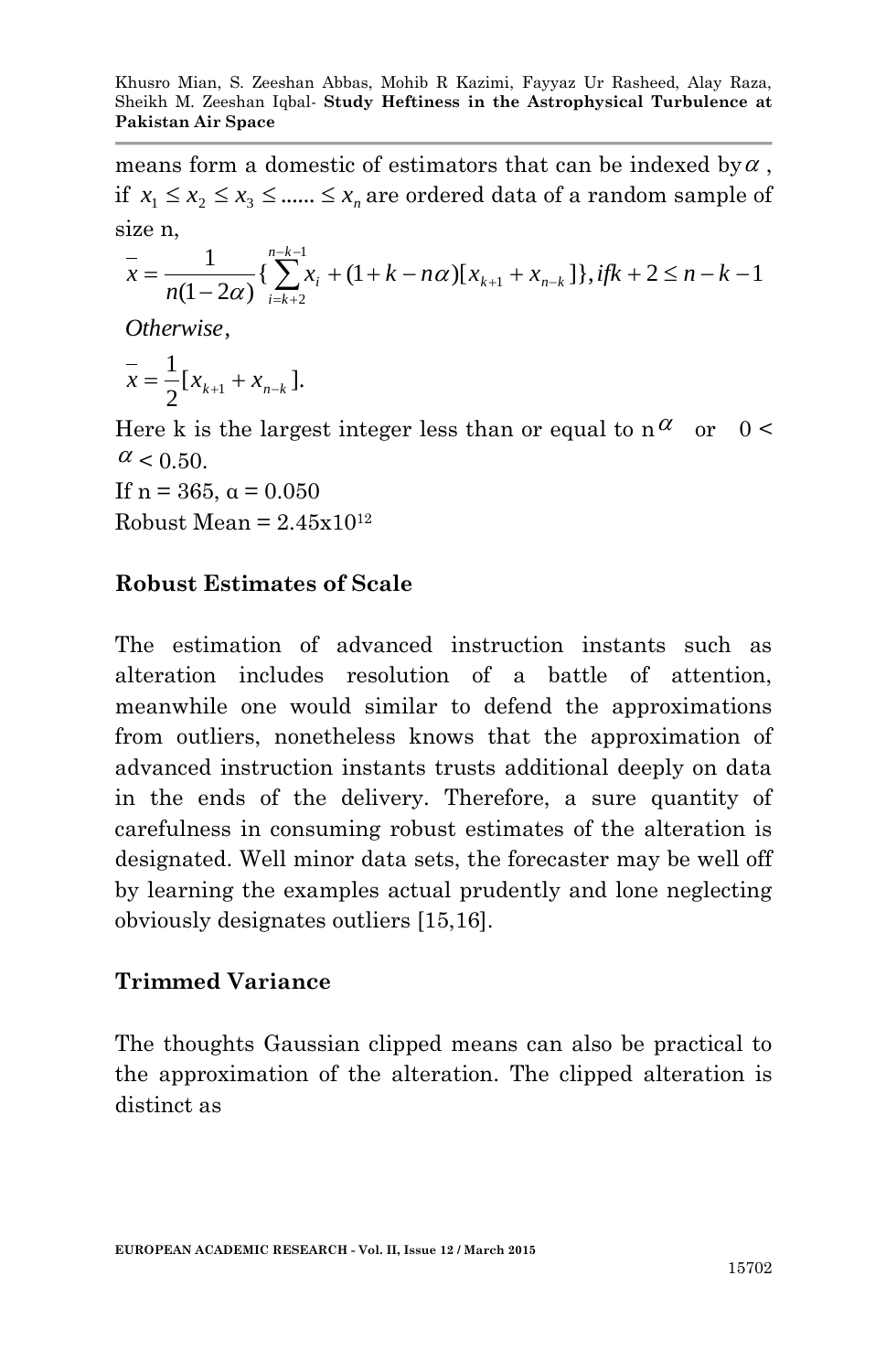$$
s_{\alpha}^{2} = \frac{c_{\alpha}}{n(1-2\alpha)} \left\{ \sum_{i=k+2}^{n-k-1} [x_{i} - \bar{x}_{\beta}]^{2} + (1+k-n\alpha) \{ [x_{k+1} - \bar{x}_{\beta}]^{2} + [x_{n-k} - \bar{x}_{\beta}]^{2} \} \right\}
$$

where  $x_{\beta}$  is a robust estimate of location generally a  $\beta$ trimmed mean with  $\beta = \alpha$ ,  $c_{\alpha}$  is a normalizing constant to brand the clipped alteration an impartial approximation of the alteration under sure circumstances, and k is the largest integer less than or equal to  $n\alpha$ .

C alpha are founded on instants of instruction statistics of the Gaussian distribution, and indirectly shoulder that the "central" of the data is sensibly standard. For big examples, C alpha can be approximated by a certain integral over the standard distribution when  $\alpha = 0.050$  and n is big, C alpha =1.605. Because of the reason just outlined, it is usually advisable to use somewhat smaller trimming properties for variance estimate than for location.

> Robust Variance (or Trimmed Variance)  $S^2 = 8.26x10^{22}$  $S = 2.874021573x10^{11}$

#### **The Inter quartile Range**

Additional robust amount of scale, which is equivalent to mean absolute deviation as distant as simplicity of calculation and little competences under the close standard assumption, is the IQR.

#### **IQR = upper quartile – lower quartile.**

For symmetric data **MAD=IQR/2**, for non-symmetric data, working with for inter quartile range has the advantage that, once the quartiles and the median are computed, the differences higher quartile medium and median lower quartile give us some clues about the symmetry of the data. Furthermore, the IQR has a actually agreeable real clarification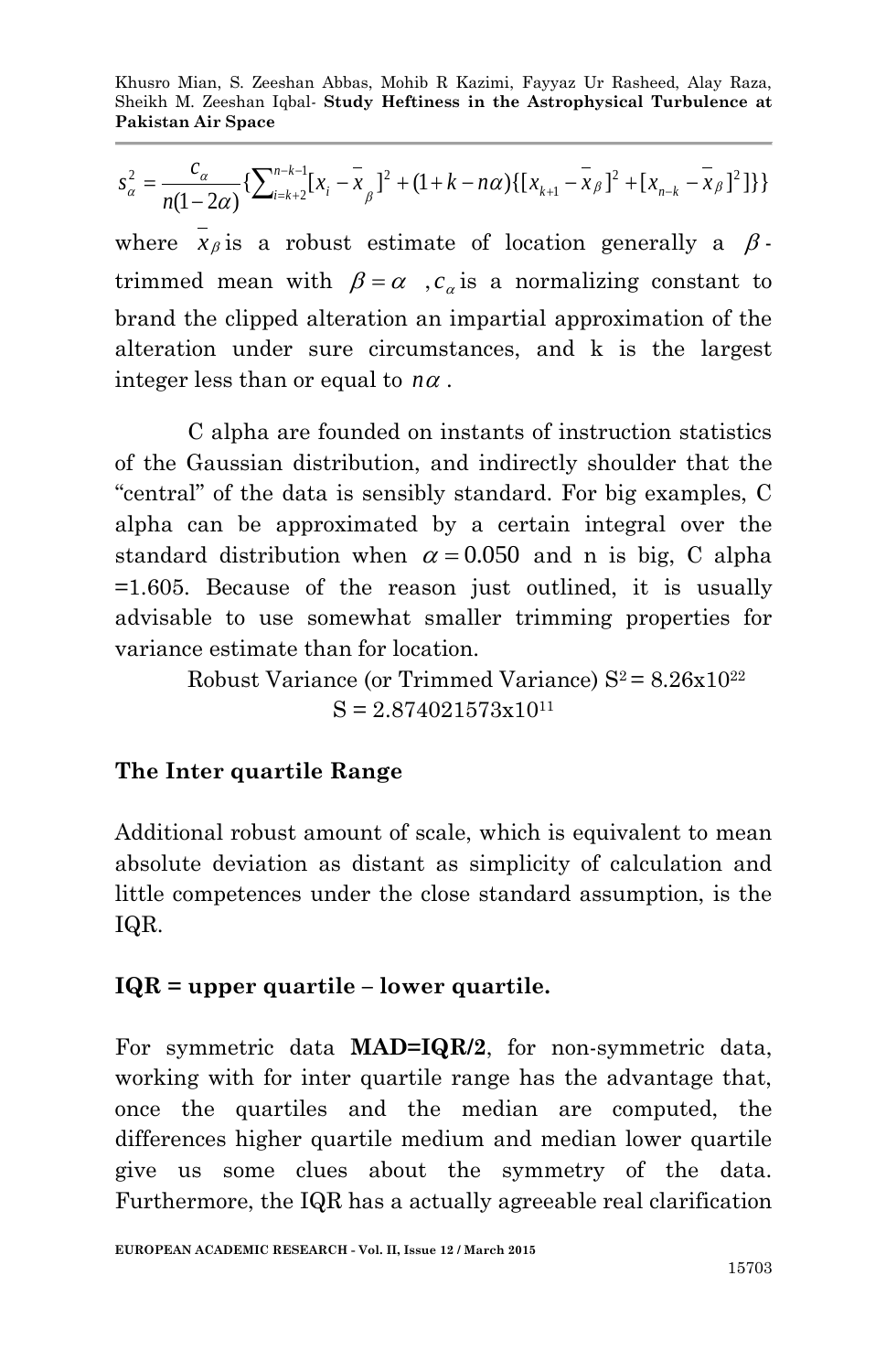it is the range within which the central of the information lie) and can be straight connected to the box plot.

The asymptotic worth for the standardization continuous CIQ underneath the assumption of ordinariness in the central of the data is 1.35, so that

#### $S_{IQ} = IQ/C_{IQ}$

The actual value of these normalization constants is, of course, unimportant if the scales of several sets of information are likened, since lone the comparative sizes are of importance.

#### **Median Absolute Deviation (MAD)**

The gage approximate that is the complement of the middle as the greatest resilient estimator for site is the MAD from the middle; that is, MAD=median $|x_j - \text{median}(x_i)|$ .

$$
1\leq j\leq n \hspace{1cm} 1\leq i\leq n
$$

MAD has to be separated by a regularizing continuous *CMAD* to brand it a error free guesstimate of the St. Dev. and the problems discussed for the regularizing coefficients of clipped alterations apply here as well. In the usual circumstance, the asymptotic worth of  $C_{MAD}$  for n treatment to eternity 0.6745, therefore we define the gage estimate

$$
S_{MAD} = \frac{MAD}{C_{MAD}}
$$

The asymptotic efficiency of the MAD-estimate for normal data is very low. On the other hand, it is actual informal to calculate. AD can thus be regarded as a crude, nonetheless humble and harmless, scale estimate. It can be used, while no advanced accuracy is essential, as a humble checkered on additional complication computations or as a starting point for iterative procedures.

It is valuable because of its ease of the calculation and little competences.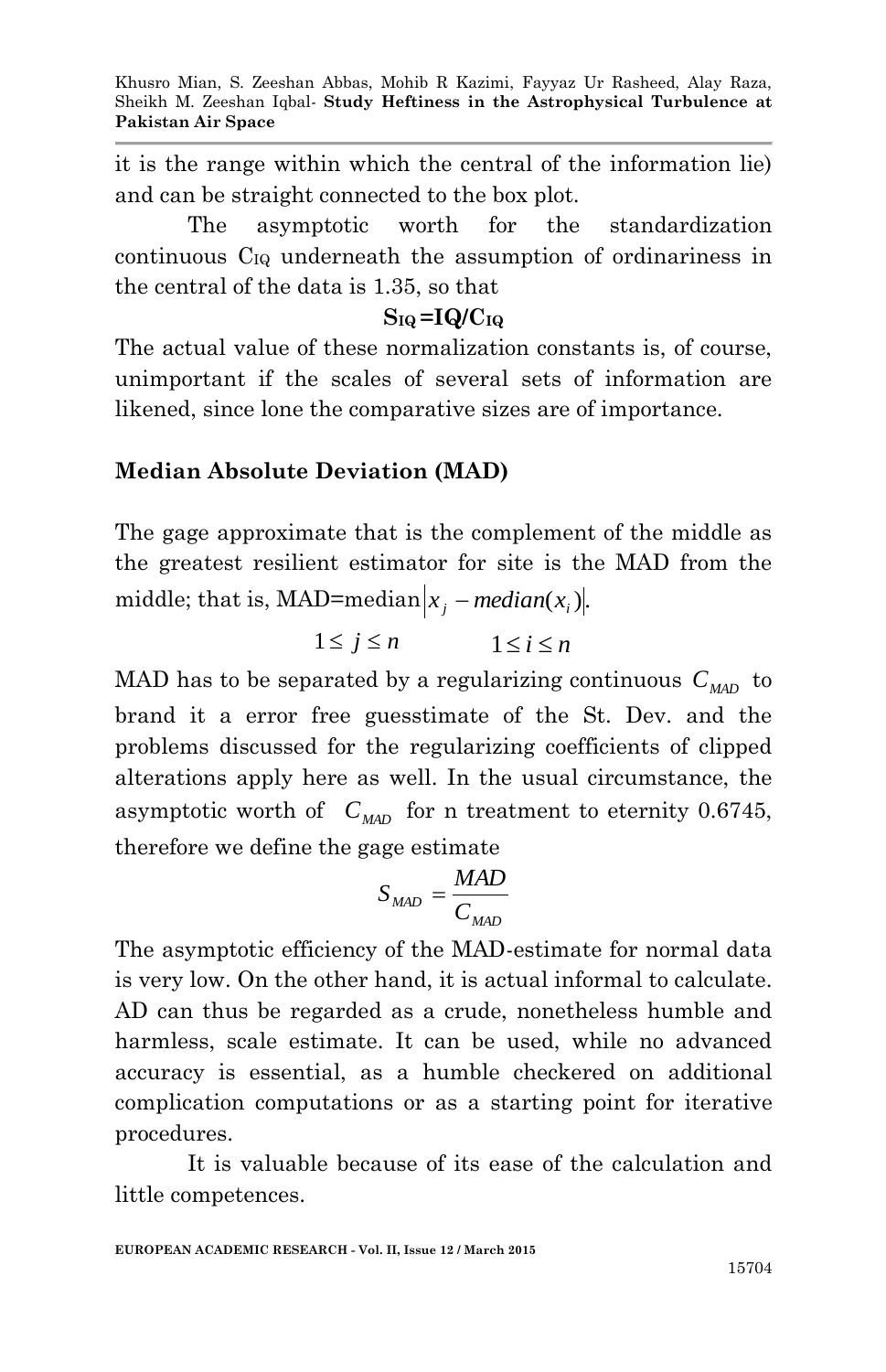We have plasma turbulence data from Table-1 n= 365, median =  $2.39276x10^{12}$ , lower Quartile =  $1.97352x10^{12}$ , upper Quartile =  $2.89697 \times 10^{-12}$  so

> Upper MAD =  $5.0421x 10^{11}$ Lower MAD =  $4.1924x 10^{11}$  $IQ = 9.2345x 10^{11}$

For the symmetric case AD can be calculated as MAD=IQR/2

 $MAD = 4.61725 \times 10^{-11}$  $S<sub>MAP</sub> = 6.8914179x 10<sup>11</sup>$  $S_{IQ} = 6.84541067x10^{11}$  $S = 2.874021573x 10^{11}$ 

Analyzing information in this method is one of the main requests of robust / resistant approaches (Buggi, 1996).

### **Conclusion:**

Communication by electrical means began in 1844 after this system were being developed the theoretical foundation for electromagnetic radiation was being laid by Maxwell. The means of astrophysical plasma turbulence astrophysics is a branch of astronomy, plasma is a qusinutral gas have collective behavior, turbulence is an exciting state due to solar radiation. The finite resistance in the plasma results in joule heating of the gas, causing temperature 107K. The astrophysics plasma turbulence that is the serious threat to our communication is consisting of active ionosphere. The major terrestrial effects include radio wave propagation, danger for small satellite communication, rocket and missile technology. The more common phenomena affecting the propagation of electromagnetic waves and the influence this effect has on the performance of a communication system.

There are two communication system non electromagnetic and electromagnetic radiations. Such non electromagnetic radiation will introduce an attenuation of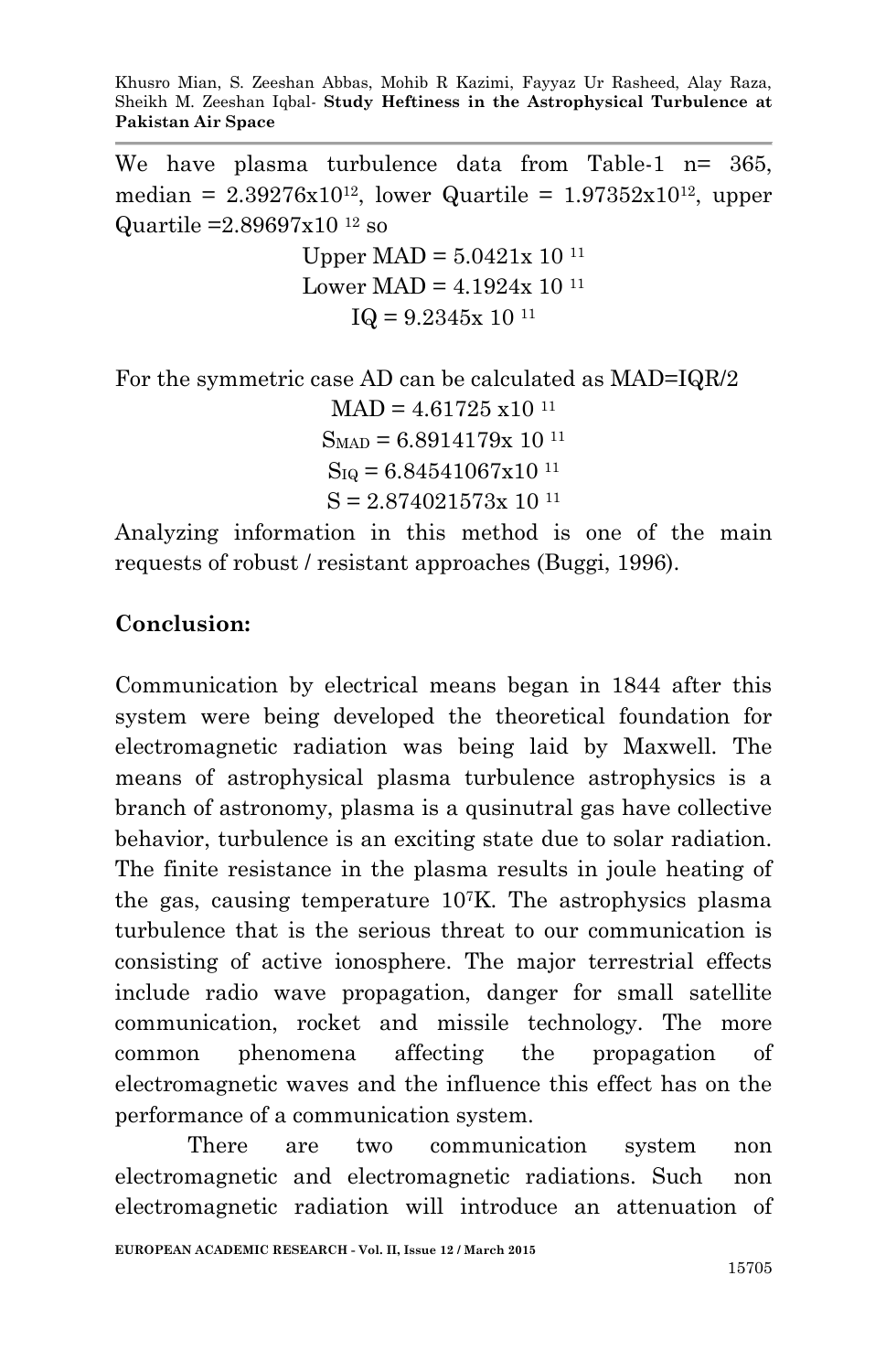around 2 to 3 dB/Km at frequency around 10 kHz and loss is around 4 to 5 dB/Km. a fundamental characteristic of nonelectromagnetic radiation is that the attenuation is exponential in its behavior. Using electromagnetic radiation, the signal power is radiated into a substantial angular region of space by the transmitting device and only a small fraction of this radiated power is intercepted by the receiving device. There is thus a very significant coupling loss between the transmitting and receiving devices. The loss incurred versus distance is algebraic in behavior rather than exponential. For a lot of communication links as the radiated power per unit area incident on the receiving device decreases as the inverse square of the distance between the transmitting and receiving devices.

In this statement we have labelled bodily conduct of plasma turbulence for ionospheric F2 layer at Pakistan air space. Using this analysis Robust / Resistant Estimates, Probabilistic and the mean absolute deviation models are established to revision the plasma turbulence. These models provided a complete account of the procedure. This method is fine clarified within the probability of computational examination that along with their corporeal clarifications are very valuable for civic and isolated sector organizations.

## **Acknowledgement**

The authors of this paper pay their gratitude to the technical staff of SUPARCO at Karachi station, for providing DGS-256 Data used in this communication.

#### **REFERENCE**

[1] Karl Johan Astrom Bjorn Wittenmark, Adaptive Control 2nd Ed., Pearson Education Singapore Pte. Ltd., India, 2003.

[2] Daniel S. Yates, David, S. Moar and George P. Mc Cabe, The Practice of Statistics, W.H. Freeman and company, New York, 1996.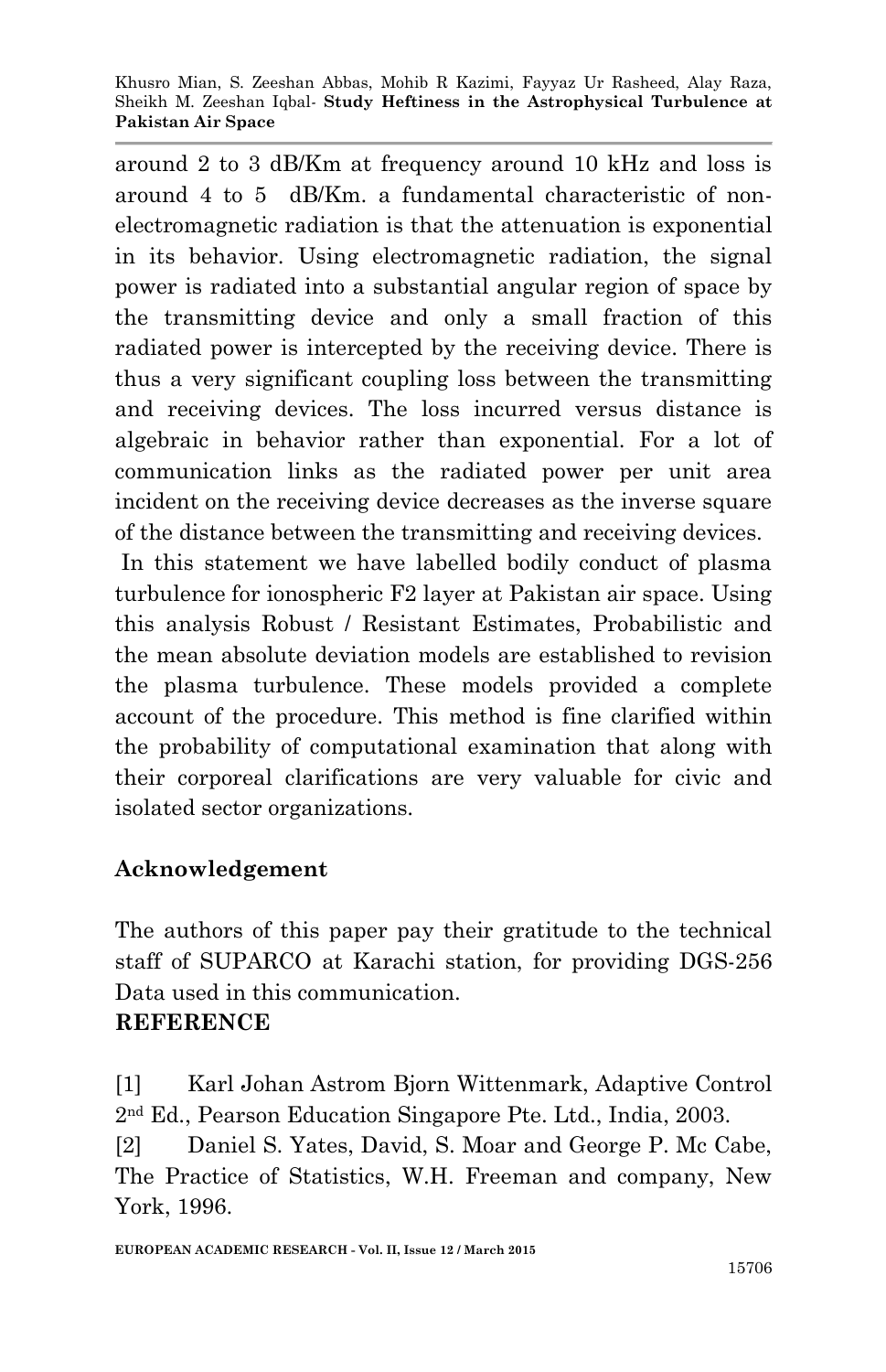[3] Allan H. Murphy and Richard W. Katz, Probability, Statistics, and decision Making in the Atmospheric Sciences, Westview Press, Ine. Boulder and London, 1985.

[4] Fred Caswell, Helen Wright Success in Statistics, John Murray (Publishers) Ltd. London, 1982.

[5] P.N.ARORA, SUMEET ARRORA, Mrs. S. ARROA, Comprehensive Statistical Methods, S. Chand & Company Ltd. Ram Nagar, New Delhi, 2007.

[6] P. V. Rao, Statistical Research Methods in the Life Sciences, Brooks / Cole Publishing Company USA, 1998.

[7] Ricardo A. Maronna, R. Douglas Martin and Victor J. Yohai, Robust Statistics Theory and Methods, John Wiley & Sons Ltd, The Atrium, Southern Gate, Chichester, West Sussex PO19 8SQ, England, 2006.

[8] Chen M.C, Introduction to Plasma Physics, Plenum Publishing Corporation New York, 1929.

[9] John H. Seinfeld, Spyros N. Pandis "Atmospheric Chemistry and Physics" (From Air Pollution to Climate Change) 2nd Ed., John Wiley & Sons, Inc., Hoboken, New Jersey, 2006.

[10] Mark Z. Jacobson, "Fundamentals of Atmospheric Modeling "IST Published, Cambridge University Press USA, 1999.

[11] Das A C, Space Plasma Physics: An Introduction, Narosa Publishing House, 2004.

[12] H Rishbeth, Introduction to Ionospheric Physics, Academic Press New York and London, 1969.

[13] Arora, Sumeet Arora P. N., Comprehensive Statistics Methods, S. Chand & Comp. Ltd., New Delhi, India, 2000.

[14] Mark Z. Jacobson, Fundamentals of Atmospheric Modeling, Cambridge University Press, USA, 1999.

[15] Dr. TK Bandhopadhyay, Antenna Engineering, Radio wave propagation and noise, khanna publisher New Deli India, 2003, pp 23-33.